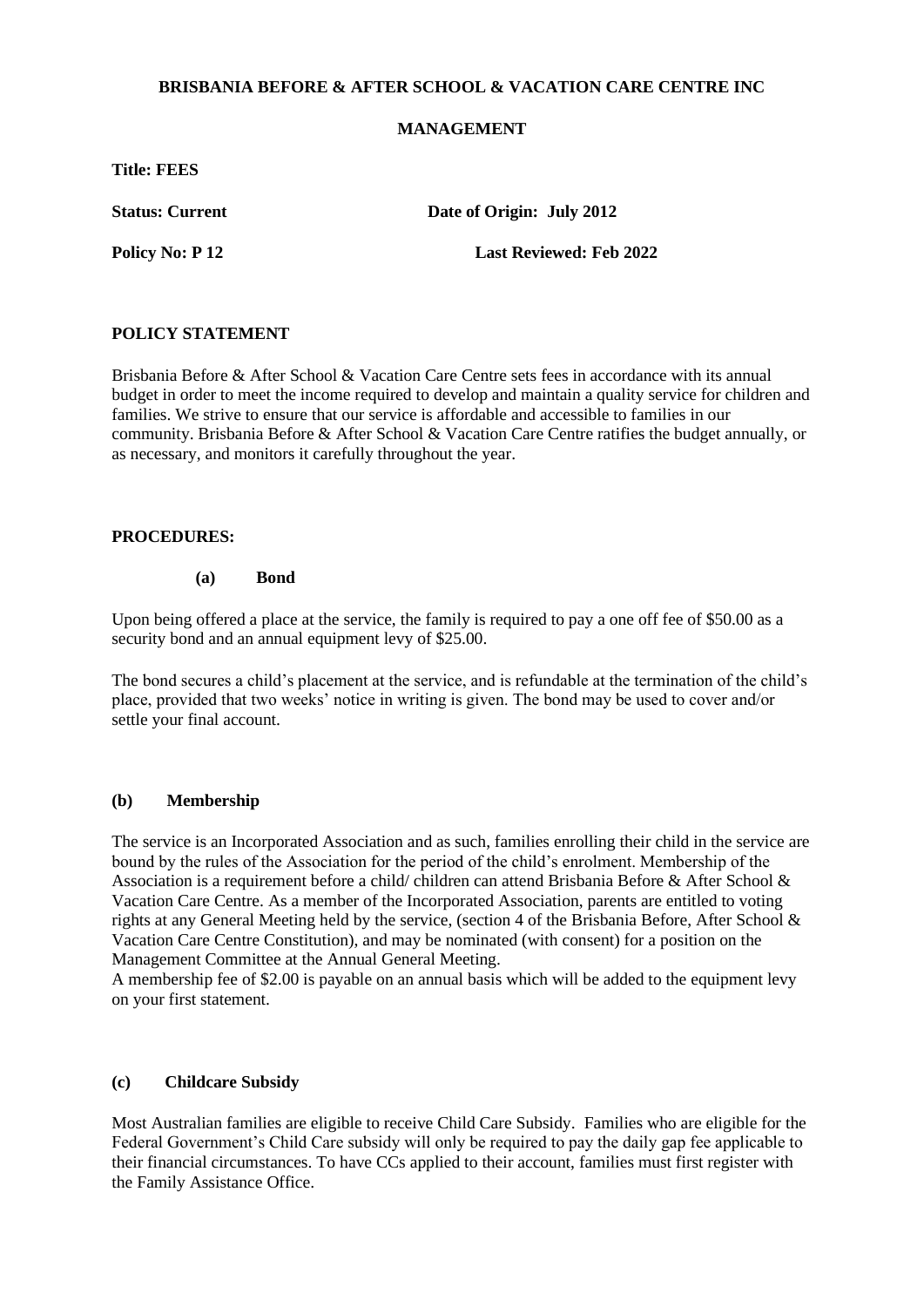Child Care Subsidy requires families to provide information and confirm current details by using your Centrelink online account throug[h myGov.](https://my.gov.au/LoginServices/main/login?execution=e2s1) Here you will be asked to provide your combined family income estimate for the financial year, hours of recognised activity including work, training, study and volunteering and the type of child care your family uses.

## **(d) Bookings and cancellations**

Each family is expected to make bookings in advance, for the care sessions required. Bookings will only be accepted when families have completed the service's Enrolment Form in full and are a paid member of the Association. Families wishing to make changes to their child's bookings at the service are required to provide two (2) weeks written notice, or they are liable to pay the equivalent of two weeks child care fees to the service.

#### **(e) Absences**

Fees are payable for family holidays and sick days if those days fall on a day that a child is booked into the service unless two weeks' notice s given.

The service will provide families with information about approved and allowable absences and will adhere to the Child Care Management System (CCMS) in relation to absences. If your child is going to be absent from after school care please phone the centre before 12.00 pm or a late notification fee - \$20.00, will apply if the staff have to make a phone call to locate where your child is.

## **(f) Service closure**

No fee is charged while the service is closed over the Christmas/New Year period or on public holidays.

# **(g) Payment of Fees**

Fees must be paid once Invoiced, within the stated due date. Families will be provided with a statement of fees charged by the service (Regulation 168).

Failure to pay unpaid fees may result in debt recovery action being taken and discontinuation of care for the child unless the family has initiated a repayment schedule for the unpaid fees with the Nominated Supervisor. All fees for the current school term must be up to date before any vacation care bookings will be processed.

#### **(h) Debt recovery**

Brisbania Before & After School & Vacation Care Centre reserves the right to take action to recover debts owing to the service. This can include the engagement of debt collectors to recover the monies owed.

Where a family owes any overdue fees to the service, the child's place may be suspended, until all outstanding monies are paid, or both parties agree to a payment plan. Fees not paid by the due date will be followed up as below:

- 1. An initial letter stating fees are overdue will be sent 7 days after the fees due date, giving
- 7 days for full payment, or arrangement of a payment plan. **(All payment plans must be in**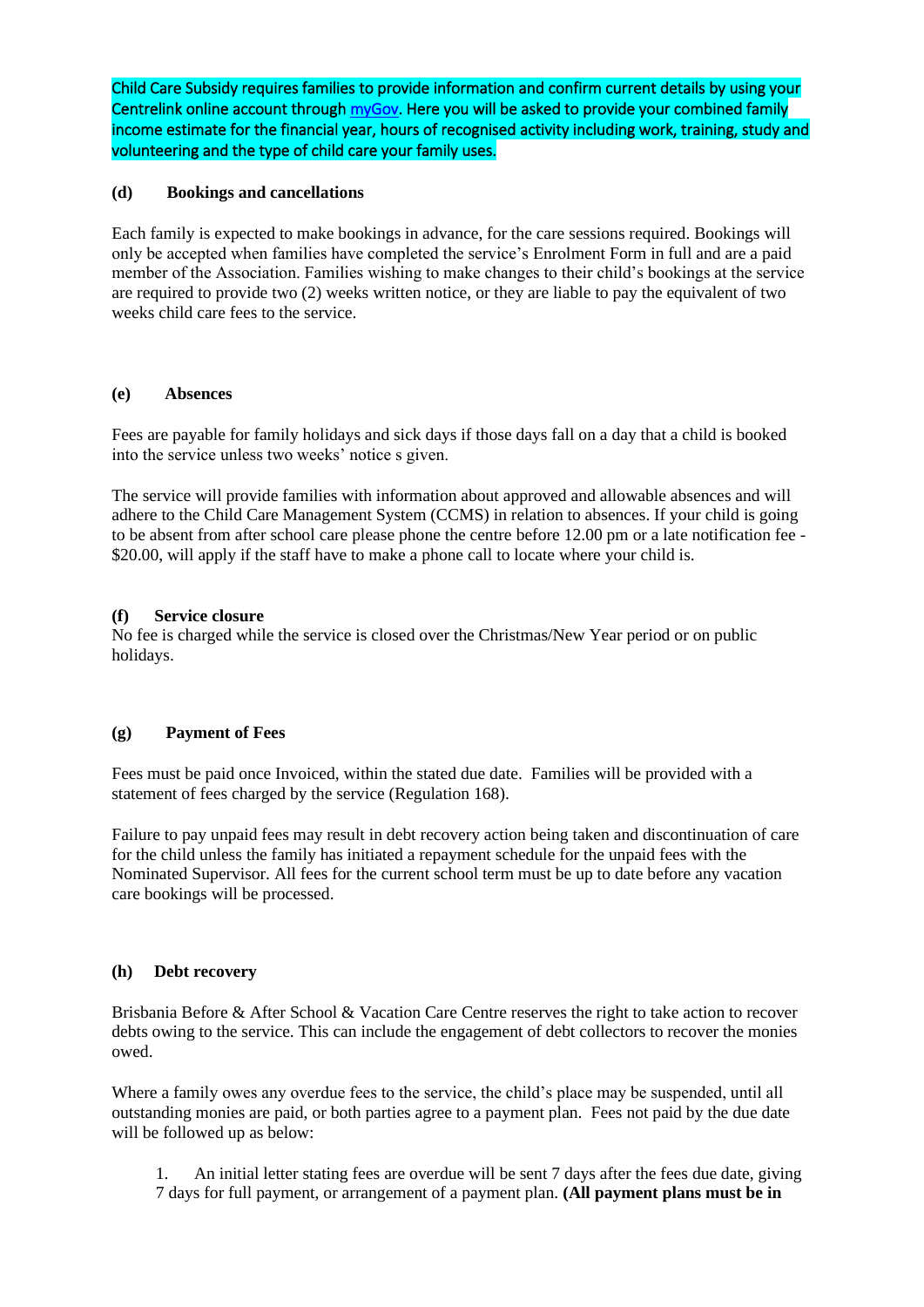**writing and approved by the Office Manager)** A late fee of \$10.00 per week will be added to the account.

2. If neither full payment nor a payment plan is received within 7 days, a final letter will be issued, giving 7 days for full payment of account.

3. Failure to pay the account in full within the 7 days will result in the account being forwarded to the centre's debit collection agency. The child/ren will no longer be permitted to attend the service.

4. Failure to make payments as outlined in the approved payment plan will result in termination of the plan agreement; remaining fees will be due and payable immediately. Child/ren will no longer be permitted to attend the centre effective immediately.

5. The Approved Provider will reserve the right to employ the services of a debt collector and the family will be responsible for all fees associated with recovering the debt.

6. Vacation Care fees must be paid in advance prior to your child/ren attending vacation care. Bookings for vacation care will not be accepted if there is any outstanding fees for Before, After or Vacation Care.

## **(i) Late collection fee**

The service operates from 6.30am-8.30am before school care, 2.50pm-6.30pm after school care & 7.00am-6.30pm vacation care. Should children be present after the closing time, a late fee of \$20.00 every 15 minutes will be charged. This is to cover the wages of the staff members involved.

The hours and days of operation of the service will be displayed prominently within the service (Regulation 173).

*Please refer to Policy no: 37 Late Pick Up Policy*

# **(j) Methods of Payment**

Fees can be paid by:

- Direct Debit from your bank account or credit card to the service's bank account leaving a reference of the family's surname. Details of the service's bank account are included in the Parent Handbook.
- Debit Success.

Families will be given a minimum of fourteen days' notice of any changes to the way in which fees are collected (Regulation 172).

#### **(k) Confidentiality**

All information in relation to fees will be kept in strict confidence. Members of staff, management or Brisbania Before & After School & Vacation Care Centre, will not discuss individual names and details openly. Information will only be available to the nominated persons required to take action, for example, to initiate debt recovery.